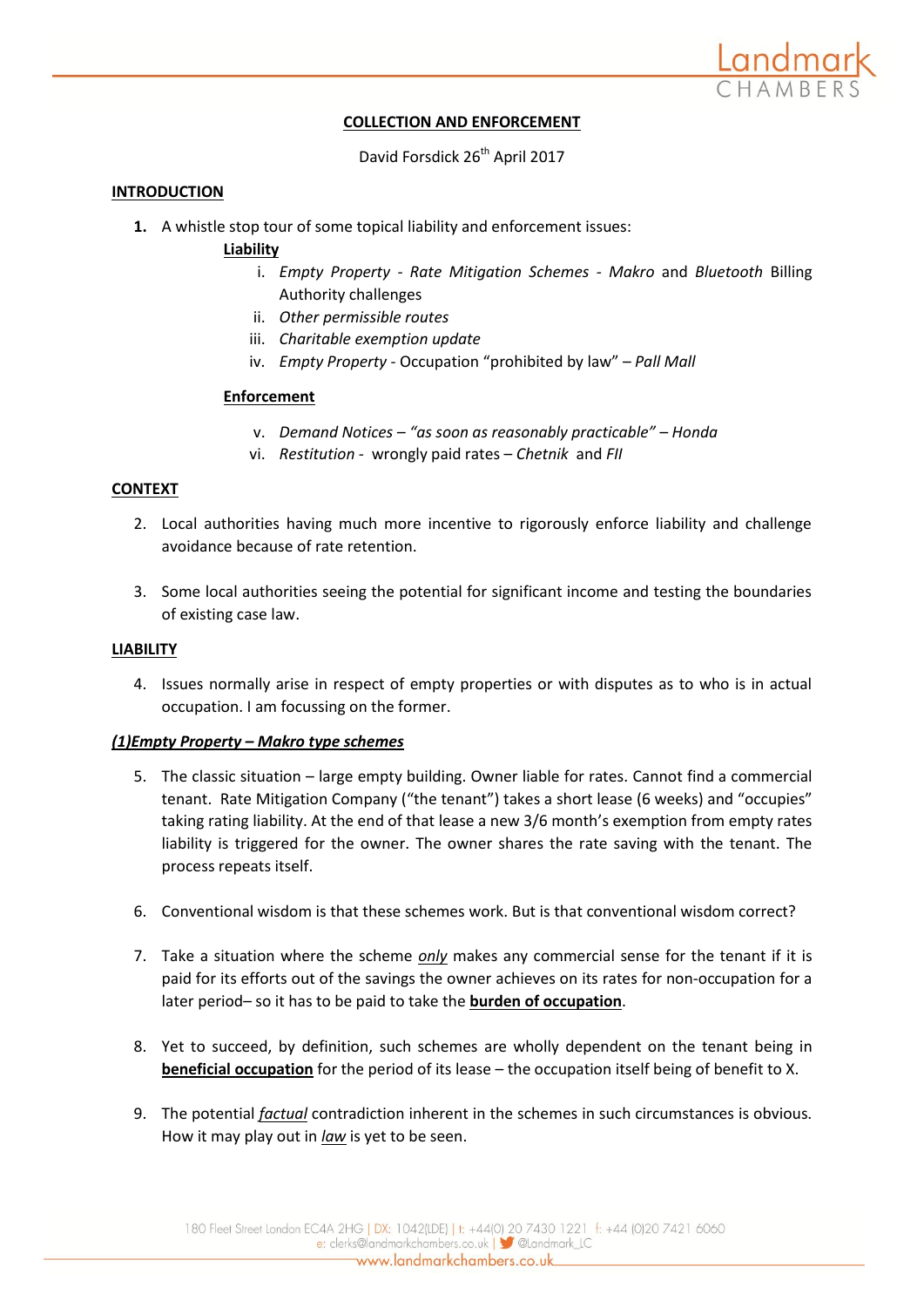

- 10. I will consider two main varieties of schemes with which this note is concerned: (1) a small number of boxes being stored in the hereditament by the tenant (*Makro);* and (2) Bluetooth schemes where the tenant puts a Bluetooth device in the hereditament for the transmission of commercial messages (as in *Stirling*).
- 11. The case law has, so far, been seen as giving a blank cheque to such schemes causing considerable disquiet amongst billing authorities.
- 12. I am going to show you how the prevailing orthodoxy that these schemes work can (and is) being questioned on the facts with a focus on two issues:
	- a. whether the occupation can properly be described as "beneficial"; and
	- b. whether it is actual occupation or just the semblance of occupation; an intention to occupy or just the semblance of such an intention.
- 13. My emphasis on the facts is fundamental: Barclays Mercantile Business Finance Limited v. Mawson [2004] UKHL 51 endorsing Collector of Stamp Revenue v. Arrowtown Assets Limited [2003] HKCFA 46:

"the driving principle …. continues to involve a general rule of statutory construction and an unblinkered approach to the analysis of the facts. The ultimate question is whether the relevant statutory provisions, construed purposively, were intended to apply to the transaction, viewed realistically".

- 14. Mere recitation of the results in *Makro* and *Sterling* are no substitute for a careful examination of the facts of the case – and it is important to note that the Magistrates (and the HC in PAG) undertook a detailed examination of the facts. The High Court was not the place to question the factual findings.
- 15. So the argument goes an unblinkered approach by the Magistrates to the facts of Makro type schemes may demonstrate that there is no beneficial occupation, only the semblance of occupation rather than actual occupation, a concocted "intention" to occupy and that any occupation is trifling when "viewed realistically".
- 16. With the possible result that on the facts beneficial occupation is not established and the owner remains liable for the rates during the life of the lease and the new exemption period is not triggered thereafter.

# *The "benefit"*

- 17. "*Actual occupation does not amount to rateable occupation if that occupation is of no benefit to the occupier*" – Makro [45]. It is the occupation itself which has to be of value.
- 18. The short point is that the benefit has to be from the occupation and not from a factor divorced from the occupation.
- 19. Take the storage schemes. In *Makro,* the benefit of occupation consisted of the actual storage of the 16 crates of papers where there was an obligation on the tenant to store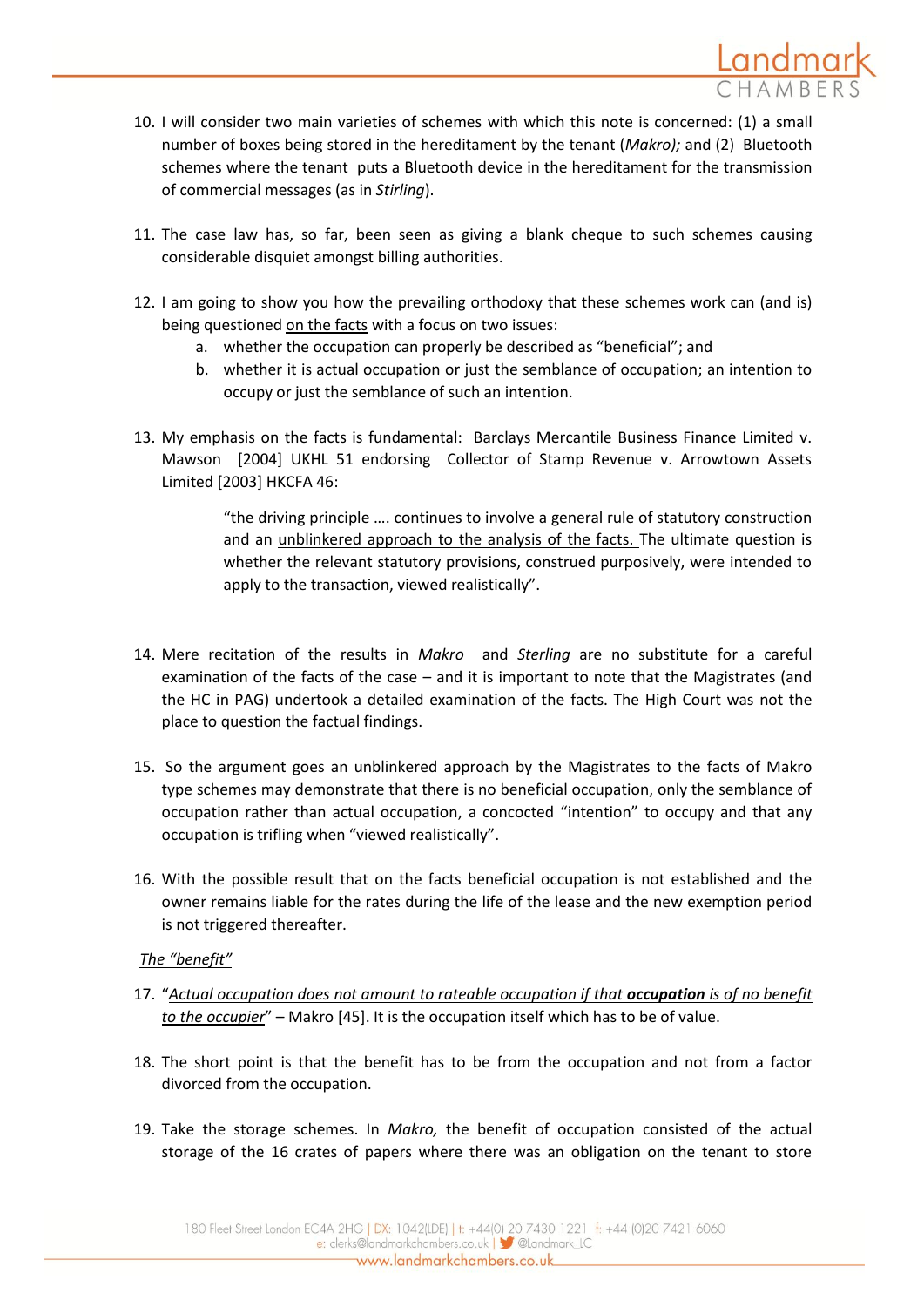

them. It is (just) possible to see why in those circumstances the Magistrates found the occupation to be beneficial and not de minimis.

- 20. But what happens if a tenant:
	- a. takes a short lease for the purpose of storing boxes for 6 weeks where the boxes do not belong to the tenant and/or there is no obligation to store them and/or they were previously perfectly well stored elsewhere. The taking of the possession of the boxes and the storage of them is of no benefit to the tenant (or the owner of the boxes);
	- b. for that contrived purpose, the tenant agrees to pay a nominal rent *and rates* (a significant burden);
	- c. is paid a nominal sum for the storage of the boxes (such that the lease and occupation inevitably generates a considerable loss – net burden); and
	- d. the tenant has to be paid to agree to enter the lease and to carry that burden by way of a share of the saving of the rates secured by the owner for a later period of non-occupation.
- 21. In other words he knows the *occupation* will be of no benefit but a major burden and the only *benefit* comes from the agreement to share the tax benefit from a later period of nonoccupation.
- 22. Take the Bluetooth schemes. When they started (around 2010) the business plan was that the devices would become part of national networks transmitting commercial messages to the public. That potential marketing business was the benefit of occupation.
- 23. In *Sunderland v. Sterling* [2013] that approach was accepted. The fact that there was "user…which was commercial and *at least potentially beneficial* to [the occupier]" [20] was sufficient to constitute beneficial occupation.
- 24. The judge concluded that although the rent paid was minimal, the outgoings in terms of liability for rates during the 6 weeks was not and that "[the outgoings] reflects the value or potential value to them of the lease and their occupation of the premises." NB: No consideration there of any later payment by the owner to the tenant of the share of the future rates saving.
- 25. The finding of a benefit in *Sterling* was not a surprising result for an occupier in a start-up phase. In the start up phase, potential future benefit as demonstrated by a business plan is obviously relevant. The benefit was the ability to further the business plan and the roll out of the novel marketing concept.
- 26. However, we are now around 7 years down the line from the start of these schemes. Does the case that the *occupation* is of value to the tenant stack up in current circumstances? Of course it is of value to the owner - but the whole purpose is to ensure he is not occupying but what is the *value of the occupation to the tenant*.
- 27. What happens if a tenant: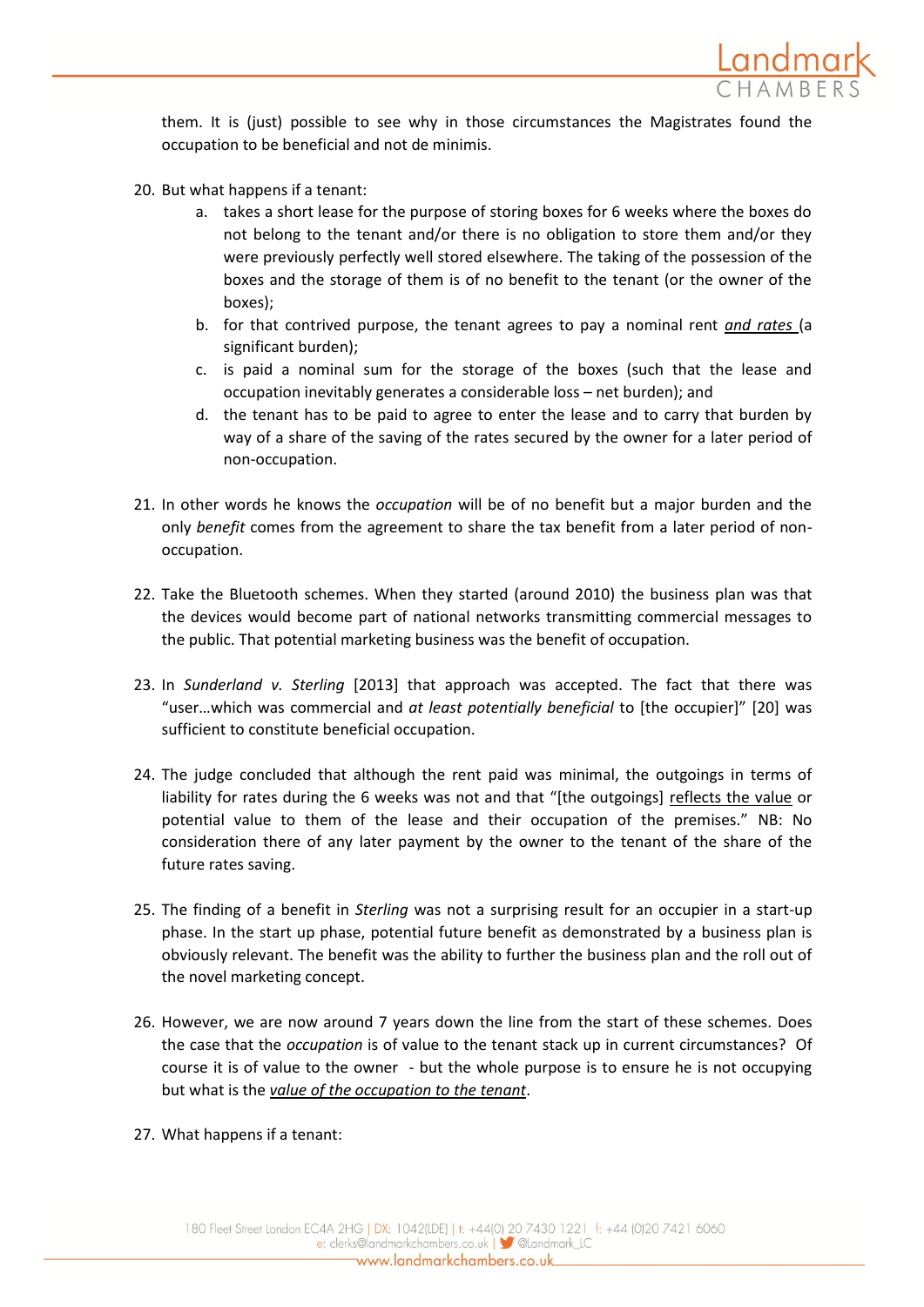

- a. takes a lease for the purpose of the Bluetooth device for 6 weeks where he has no national roll out programme, no commercial customers and no income stream from the occupation;
- b. he agrees to pay a nominal rent *and rates* (a significant burden);
- c. earns no income from the occupation at all (the occupation is thus a significant burden and by definition loss making;
- d. the only way the occupation makes any economic sense is for him to be paid to carry that burden by way of a share of the saving of rates secured by the owner.

What is the benefit *of the occupation*?

- 28. Rhetorically, why on a realistic and unblinkered assessment of the facts is the *occupation* in both cases the opposite of beneficial and in fact a burden? So the argument runs, the taking of the lease and the occupation is a burden and the only benefit to the tenant comes not from occupation but from the separate, later tax advantage to the owner which the owners shares with the tenant. That is not a benefit *of or from* occupation.
- 29. The putative occupation is merely a device to secure the tax advantage.
- 30. Testing the "benefit" on the facts:

## *In a storage case*

- a. was the tenant under an obligation to store and does the taking of the lease and the offer to store commercially real (PAG [38];
- b. was the agreement to take a lease and store boxes a commercial undertaking or did the occupation create a burden;
- c. what was it that made it economic for the tenant to enter into the lease for the purpose of storing a few boxes?

*In a Bluetooth Case:*

**.** 

- d. are any commercial messages in fact transmitted for profit?
- e. What income is received from the *occupation - h*as any historic business plan delivered a profit *from occupation*
- 31. If the reality is that: (1) the *occupation* provides no benefit and there is no real expectation of it doing so; and (2) that the whole benefit comes from the tenant receiving a share of the rates saving for a later period of non-occupation, the rationale in *Makro* and *Sterling* may cease to apply.
- 32. And in those circumstances, the facts "viewed realistically" and applying an "unblinkered approach" to them may result in the opposite conclusion to *Makro* and *Sterling.*
- 33. This argument is not dependent on the lease being a sham<sup>1</sup>. It is sufficient that *on the facts* it is an artifice or a device to give the impression – the semblance - of beneficial occupation

<sup>&</sup>lt;sup>1</sup> As explained in *Secretary of State for Business Innovation and Skills v. PAG Management Services [2015]* EWHC 2404 (ch).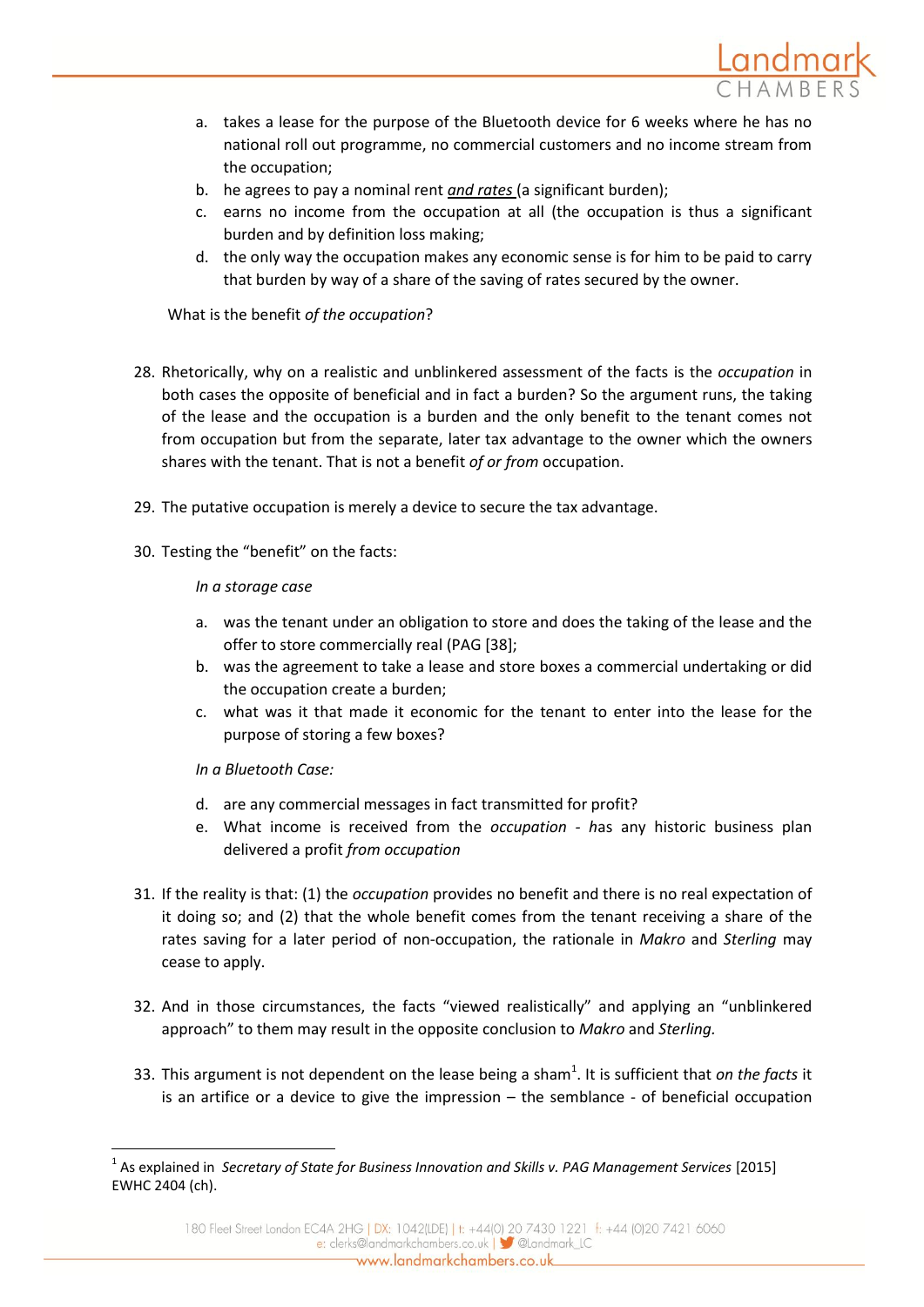

when the reality properly understood is the reverse. It is relevant to note that in PAG a similar arrangement was conceded to lack any commercial reality and to be an artifice.

## *Actual Occupation/Intention to occupy/De Minimis*

- 34. Those facts would also be directly relevant to the other issues the court would have to consider: namely whether:
	- a. there was genuine actual occupation rather than a scheme to give the semblance of occupation – given that the lease itself is not conclusive as to actual occupation;
	- b. an intention to occupy rather than to give the impression of such an intent through entering into a lease;
	- c. the occupation was de minimis or trifling;
	- d. the occupation was in fact transient just for a moment at the start and a moment at the end. Storage was not the purpose and was of no benefit; the operation of the Bluetooth was not the purpose and was of no benefit.
- 35. Of course the use of a small part of a hereditament constitutes occupation of it.
- 36. But in a situation where some boxes are stored for a third party for no reason and for an inevitably loss making fee, the costs of moving them in and out fall on the tenant who makes a significant loss, why is that "actual" occupation by the tenant and not a semblance of occupation. Why is it not an artifice or device which is intended to give the impression of occupation. If a Bluetooth device is installed on day 1, left in place, does nothing of value during the six weeks, why is that, on the facts "actual" occupation of anything.
- 37. Further take a situation (common in practice if rarely recorded in the leases) the owner can take back possession if a substantial tenant wishes to take the space. Doesn't that add to the picture on the facts critically analysed that there was no real intent to occupy but just to give the impression of such an intent?
- 38. And take a position where the boxes or the device occupy a tiny proportion of the overall space but the tenant takes the rating liability for the whole. Why does that combined with all the other facts above not demonstrate the occupation is trifling and contrived?
- 39. Given the increased interest of billing authorities in recovery, we can expect to see these arguments being run in appropriate cases in the near future (and indeed are already being run).

## **(2) Permissible routes to empty rates exemption?**

- 40. Plainly in an appropriate case on the facts, the above analysis does not prevent short term leases being granted as long as:
	- a. there is actual and not just the semblance of occupation;
	- b. beneficial occupation rather than occupation which on a correct analysis imposes a burden;
	- c. an intention to occupy rather than an attempt to give a semblance of such intent;
	- d. more than de minimis occupation.
- 41. *Stirling* and *Makro* themselves might survive the critical analysis of the facts to which I have referred. But the assumption that they work irrespective as to the precise facts is wrong.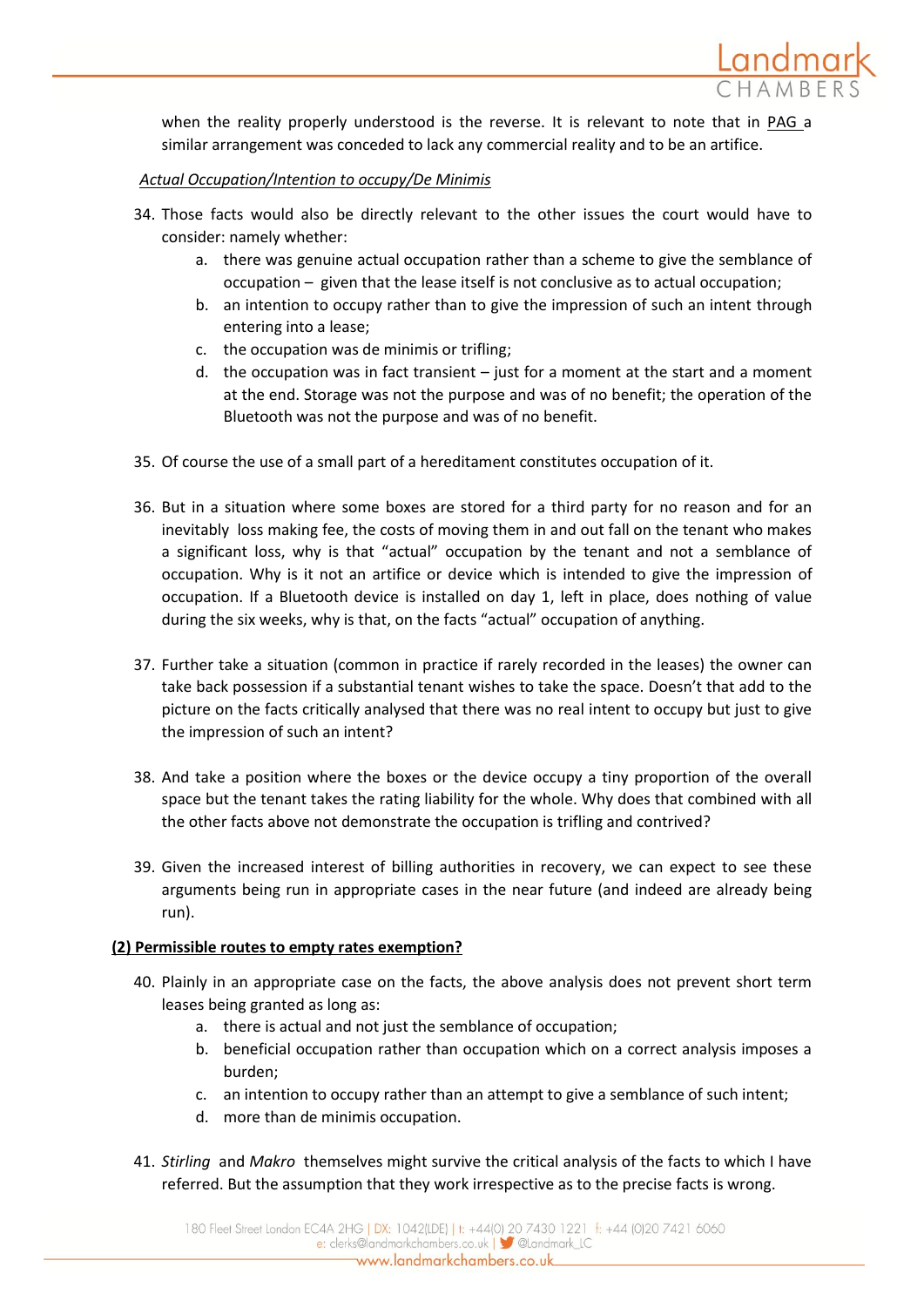

- 42. Further the device in PAG can be taken to be closed. There PAG incorporated a SPV to whom a lease was granted by clients of PAG who were the owners of an empty property. As soon as the lease was granted the SPV was placed in voluntary liquidation in an attempt to trigger reg 4(k) and (l). The SPV is thus exempt from rates. The owner declines to forfeit (for obvious reasons) and a liquidator of the SPV was not appointed promptly and then did not act appropriately to disclaim. The intended effect was that the SPV would continue in existence and continue to benefit from the exemption unless and until a new (proper) tenant was found. PAG was wound up by the Court because the arrangements an abuse of the insolvency legislation and the lack of commercial probity. (Note the possible read across from that case to *Sterling/Makro* situations).
- 43. Of course the obvious answer to empty rates liability is to let the premises for beneficial occupation. But not at all costs.
- 44. There have been a number of recent scams by tenants which have landed landlords desperate for tenants so as to avoid empty rates in very significant problems. In one case the problems were so severe that the landlord had to forfeit to avoid further harm/damage so he became liable for rates again and had to cover the remediation costs!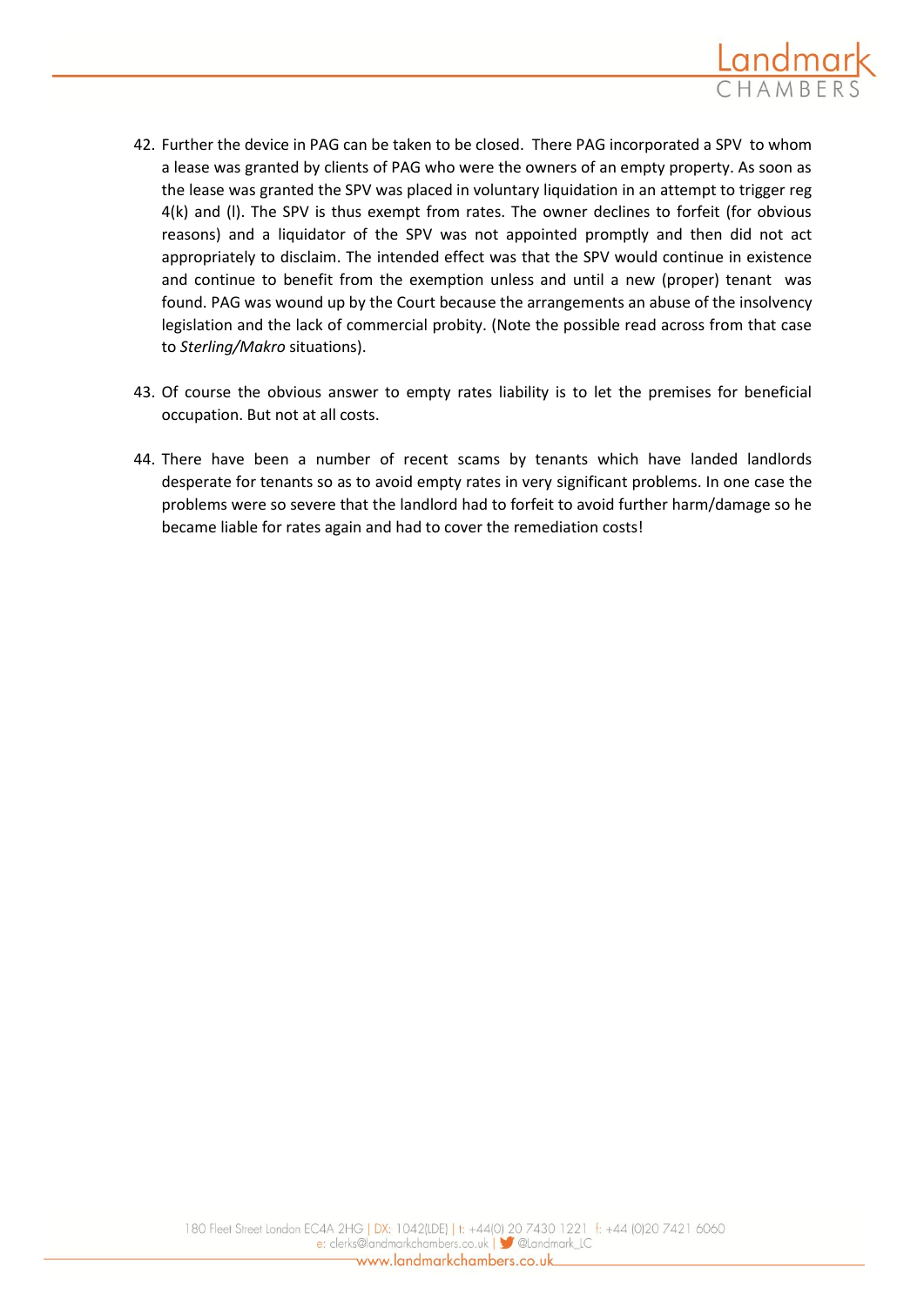

## *(3)Charity Exemption and Empty Rates*

- 45. Charities receive favourable treatment in respect of rates. They secure an 80% relief on days of occupation (s.43(6)(a)), and by virtue of s.45A(2) complete exemption from empty rates if they are the owner. The effect is that if they are in occupation within s.43(6)(a) they will secure the rate protection potentially creating a major benefit to the landlord on lettings to charities.
- 46. The two conditions for the favourable treatment are that the ratepayer (occupier) is a charity and the hereditament is used wholly or mainly for charitable purposes.
- 47. The most recent in the line of cases is *South Kesteven District Council v. Digital Pipeline Limited* [2016] EWHC 101 (Admin). The charity occupied the premises under a lease. The premises were used for "appeal days" and left vacant between appeal days. On the appeal days the charity used a part of the building for the purposes of collecting donations of IT equipment for the use of schools. It did not use substantial parts of the building (58%) and the building was not ideal. The district judge held that "whilst less than 50% was used, nothing else happened in the remainder. It was not a case where 40% was used by the charity and the remainder by a commercial organisation. On appeal days the only thing happening was the appeals.
- 48. The Divisional Court recited the established principles from e.g. *English Speaking Union* and *Kenya Aid:* 
	- a. The question is not whether the activity is wholly or mainly charitable but whether the premises are being used wholly or mainly for charitable purposes;
	- b. A building is not wholly or mainly so used when a significant proportion of it is not so used. 1 of 7 floors in *English Speaking Union* did not satisfy the test; and in *Public Safety Charitable Trust,* the requirement was for extensive use of the premises for charitable purposes rather than leaving them "mainly unused";
	- c. If the premises are so used, it matters not that they could be more efficiently used requiring less space;
	- d. the fact that the charity was paid a share of the rates saved during its occupation (not a later period of non-occupation – and therefore a different question from *Makro* and *Sterling*) was not relevant.
- 49. The Appellant councils contended that the approach of the judge misunderstood "mainly" less than 50% was occupied; he left out of account that the premises were mainly unused; and made other errors.
- 50. The Divisional court rejected the 50% point it was not only a mathematical exercise.
- 51. However the claim succeeded on the failure to take into account the fact that the building could be "mainly unused". By referring to the lack of other uses, he failed to consider whether the main use was in fact unused.
- 52. Two central lessons: first, providing space to charities remains an available rate mitigation exercise and lawful; second, the "wholly or mainly" test is a high one (partly to avoid abuse)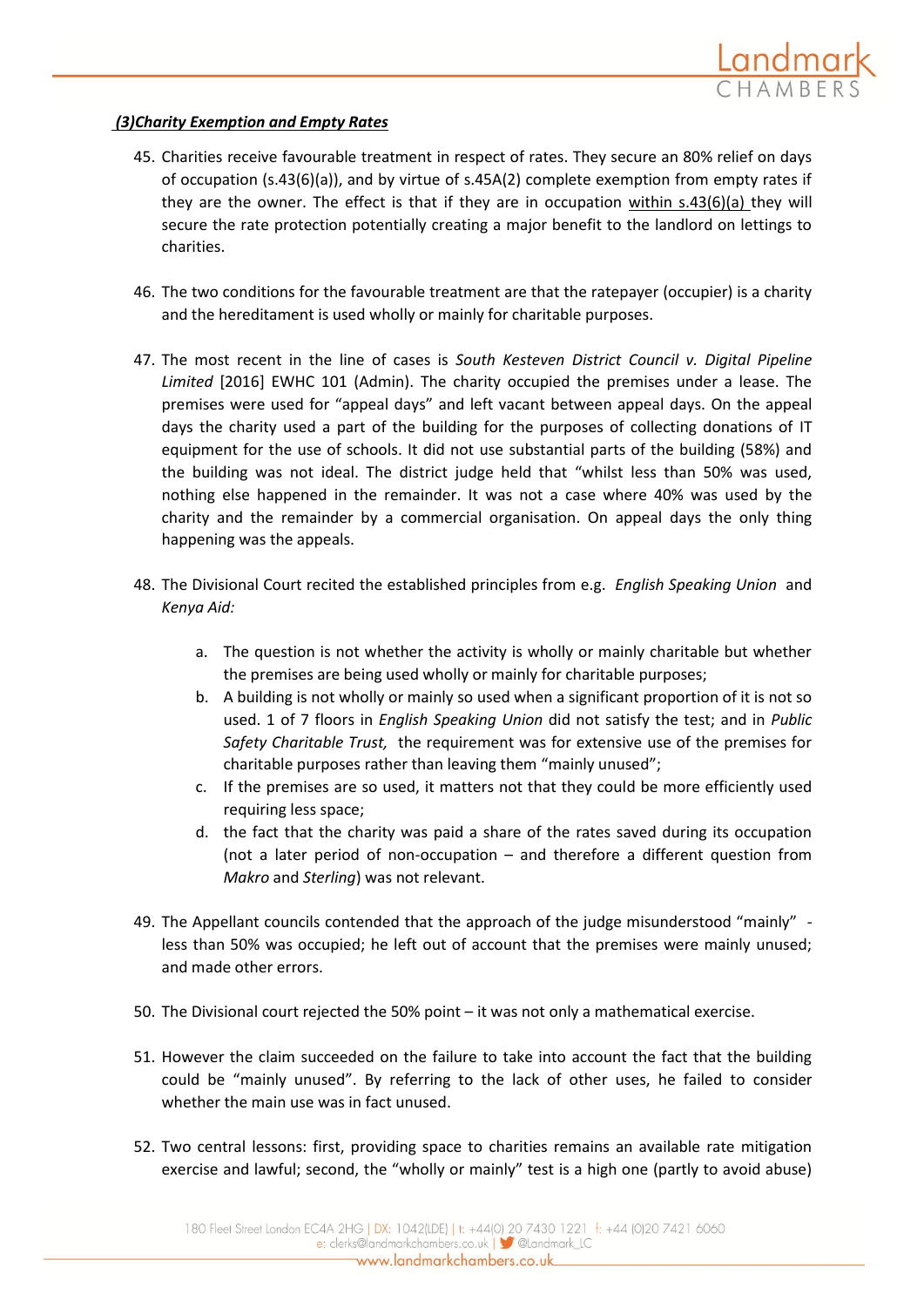

and whilst not a mathematical exercise it has to be contrasted with the other uses including no use.

## *(4) Empty Property: Occupation Prohibited by Law*

- 53. Under reg 4 (c) of the Non-Domestic Rating (Unoccupied Property) (England) Regulations 2008 there is no liability for empty property where the owner is "prohibited by law from occupying it or allowing it to be occupied". This phrase is to be strictly construed (*Pall Mall).*
- 54. What are the limits of this rule? Consider three scenarios:
	- a. the statutory scheme itself expressly prohibits occupation until a particular step is taken – such as the provision of a fire escape as in *Tower Hamlets v. St Katherine by the Tower Limited* [1982] RA 261. **The focus is on the words of the statutory scheme – do they meet the reg 4(c) formulation.** The exemption applies even though the owner could easily take the step to overcome the obstacle to occupation;
	- b. the statutory scheme enables prohibition notices to be imposed which have the inevitable effect of preventing occupation until they are complied with as in *Regent Lion Properties v. Westminster* [1990] RA 121. **The focus is on the statutory role of the prohibition notice and its inevitable effect.**
	- c. The occupation of the premises could in certain circumstances result in the commission of offences. This was the position in the rejected cross appeal in *Regent Lion* and in *Pall Mall v. Gloucester City Council* [2014] EWHC 2247. This was not sufficient to trigger thee exemption because the occupation was not prohibited *per se* but in some circumstances once in occupation the occupier could be in breach of the criminal (or civil) law. That was not sufficient.
- 55. How is this line to be drawn and what implications does it have for rating surveyors? In short the prohibition must be on the occupation and nothing less will suffice.
- 56. First and obviously, where the statute prohibits occupation until X that satisfies the reg 4(c) test.
- 57. Second, prohibition notices may prevent *certain works* (refit works) until certain remedial works are carried out (e.g. to remove asbestos). The prohibition notice and the statutory scheme under which it was made did not expressly refer to occupation. However, because the asbestos works *had to be carried out* before any of the refit works could be lawfully started and because the refit works were necessary for any occupation, the inevitable effect of the prohibition notice was that it prevented any occupation. That satisfies reg  $4(c)$  but it is a very narrow category.
- 58. Third, the absence of planning permission does not constitute such a prohibition on occupation. The use of a property in breach of planning law does not constitute a criminal offence. In some circumstances an enforcement notice can be issued and breach of that can be a criminal offence but the planning legislation does not prohibit occupation. Of course an enforcement notice (or an injunction under s.187B) may.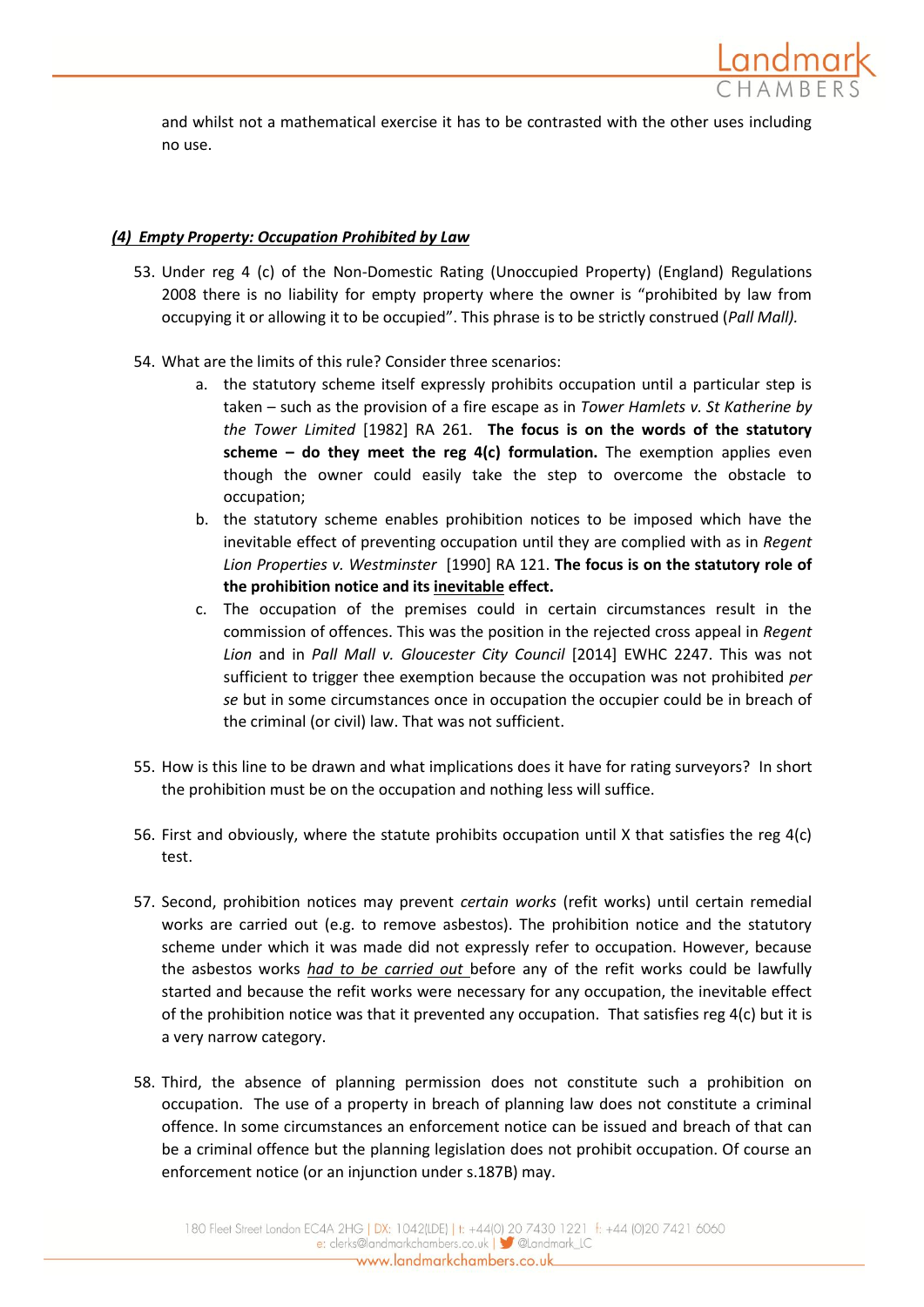

59. Fourth, where occupation may (not inevitably will) render the person in breach of the criminal law that will not trigger the exemption. Thus in *Pall Mall* the building was in such a state that an employer occupying the building may be in breach of his obligations under the HSAWA but that did not prevent occupation. Occupation did not constitute the criminal offence – putting employees at risk did. This is perfectly explicable in its own terms but is also a justified interpretation to avoid abuse  $-$  for example taking out sanitary fittings to make a building unusable under the HSAWA.

## **Collection**

## *(5) Wrongly paid rates*

- 60. Where rates are wrongly paid under a mistake it has been well understood that there is a restitutionary claim for their return. When is that principle in play?
- 61. In *Chetnik* [1988] 2 WLR 654, under a building construction consent, two new warehouses were not permitted to be occupied until consent to the proposed user had been obtained. No consent was received but rates were nonetheless paid. That was a mistake because the occupation was prohibited by law. There was no liability. The Council in the exercise of its then discretion (s.9(1) of the GRA 1967) refused to repay for a wide range of reasons. The Court held that the refusal to repay was an abuse of the discretion and unlawful. The purpose of s.9 was to remedy injustice which would normally occur if rates were paid for which there was no liability and absent any special reasons the decision not to repay was quashed. That clear approach in principle was based on the then statutory scheme. That statutory scheme has not been replicated in the 1988 Act.
- 62. However it is now clear that the same approach applies under the law of restitution: see *The Test Claimants in the Franked Investment Group Litigation v. Commissioners for HMRC* [2016] EWCA Civ 1180 (24<sup>th</sup> November 2016). There the way taxes were charged was a breach of EU law. As a matter of *domestic law* the money was repayable on the basis that it had not been due (a classic *Woolwich* type case) but also on the basis that it was paid in the mistaken belief that it was due (error of law restitutionary claim – *Deutsche Morgan Grenville.* This had the effect of extending the limitation period. The total claim was close to £5bn. Even if that situation the HMRC could not establish a change of position defence. There does not appear to be any reason why the logic of that case would not also apply to rates.
- 63. The historic position that rates paid under a mistake of law could not be recovered therefore now appears to be wrong.

# **(6) Service of Demand Notices – "As soon as practicable". Does delay causing prejudice remove liability?**

- 62. It is appropriate to just recap where the case law on this issue has got to because this issue is often wrongly raised.
- 63. In the *Encon* case, it was held that a breach of the "as soon as practicable" requirement in the C&E Regs meant that the sums were not due irrespective as to any prejudice. That surprising result was reversed in a string of cases including *North Somerset v. Graham* in